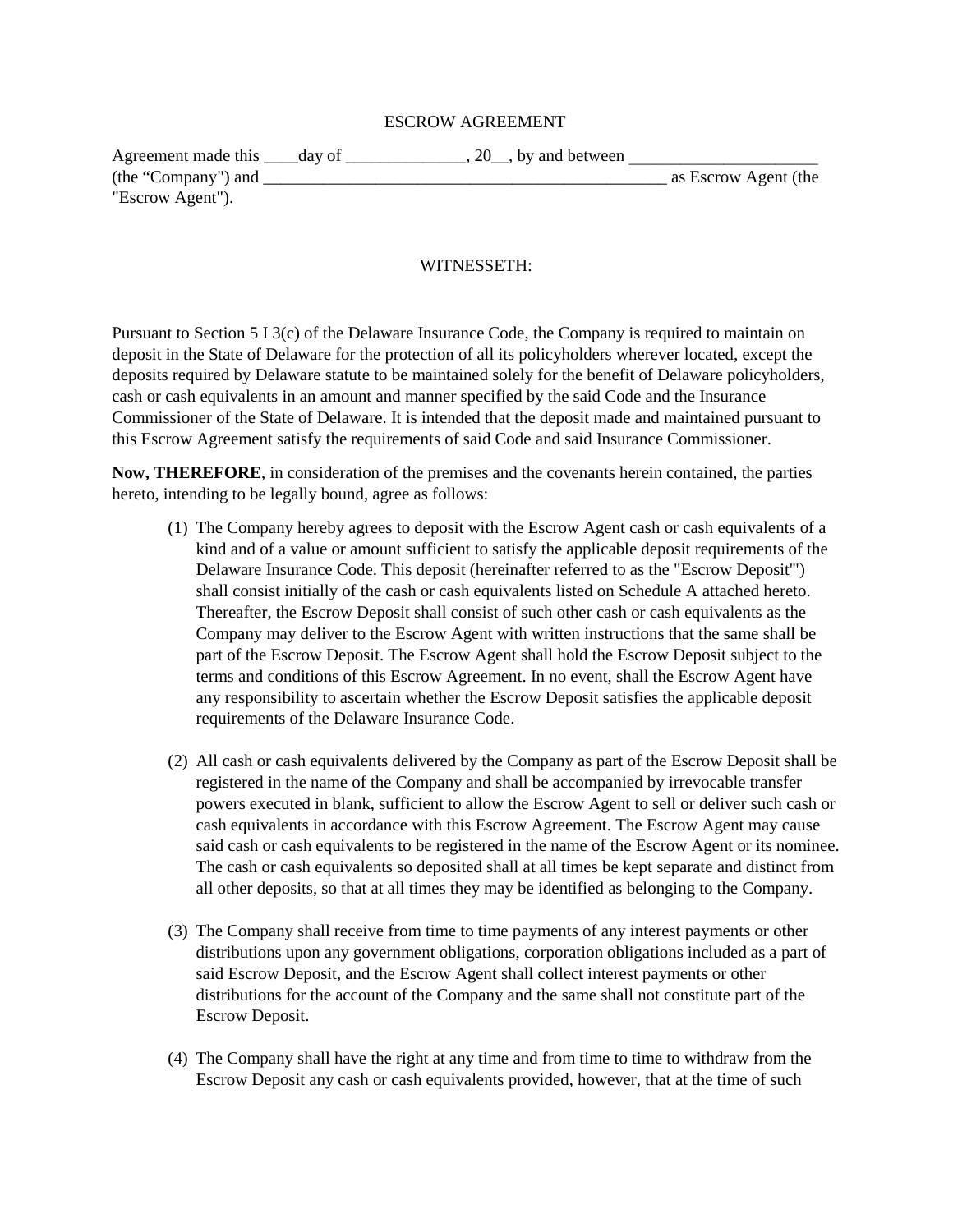withdrawal the Company shall replace the withdrawn cash or cash equivalents with cash or cash equivalents of market value at least as great as the withdrawn cash or cash equivalents.

- (5) The purpose of the Escrow Deposit shall be the protection of the policyholders of the Company wherever located, as determined by the Insurance Commissioner of the State of Delaware, except the deposits required by Delaware statute to be maintained solely for the benefit of Delaware policyholders. Except as set forth in Paragraph (4) above, the Escrow Agent shall deliver the Escrow Deposit only in accordance with the written order of the lnsurance Commissioner of the State of Delaware and shall have no liability for any payment of delivery made by it in accordance with such written order.
- (6) The Escrow Agent's responsibility hereunder is limited to the safe holding of the cash or cash equivalents forming the Escrow Deposit, the collection of income therefrom and distribution with respect thereto, and the delivery thereof as set forth in this Escrow Agreement, and it shall be liable for its own negligence, dishonesty, willful misconduct or lack of faith, and indemnify the Company for any loss resulting therefrom.
- (7) The Escrow Deposit shall at all times be kept separate and apart from other deposits with the custodian, so that the deposit may be identified as belonging solely to the Company.
- (8) The Company agrees to pay all reasonable costs of fees charged by the Escrow Agent for acting as Escrow Agent hereunder. Fee Schedule attached.

### [REMAINDER OF PAGE INTENTIONALLY LEFT BLANK]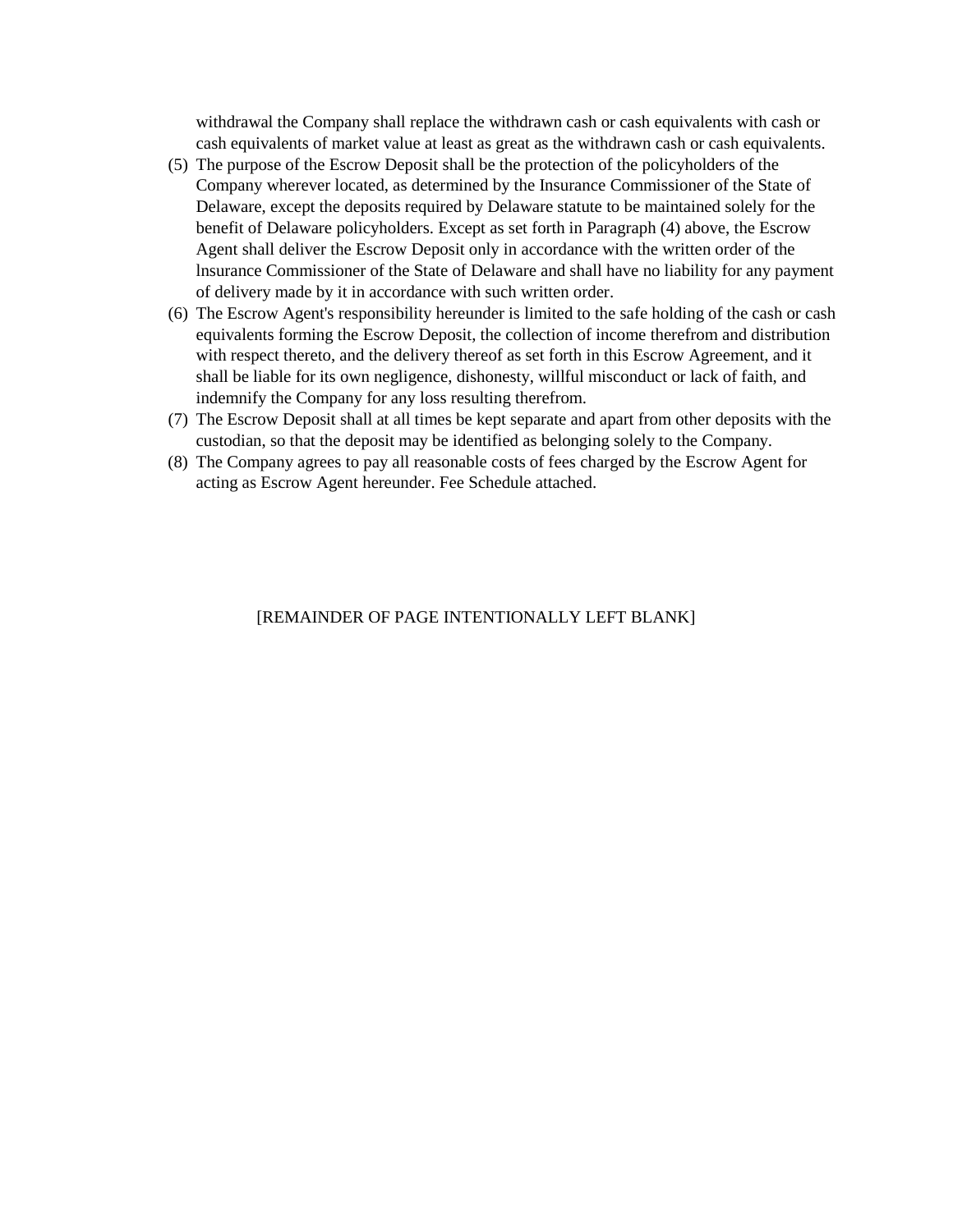**IN WITNESS WHEREOF**, the parties have executed this Escrow Agreement by their duly authorized corporate officers the day and year first above written.

By: \_\_\_\_\_\_\_\_\_\_\_\_\_\_\_\_\_\_\_\_\_\_\_\_\_\_\_\_\_\_

 $\mathcal{L}_\text{max}$  , and the contract of the contract of the contract of the contract of the contract of the contract of the contract of the contract of the contract of the contract of the contract of the contract of the contr

 $\mathcal{L}_\text{max}$  , and the contract of the contract of the contract of the contract of the contract of the contract of the contract of the contract of the contract of the contract of the contract of the contract of the contr

Title: \_\_\_\_\_\_\_\_\_\_\_\_\_\_\_\_\_\_\_\_\_\_\_\_\_\_\_\_

Date: \_\_\_\_\_\_\_\_\_\_\_\_\_\_\_\_\_\_\_\_\_\_\_\_\_\_\_\_

By: \_\_\_\_\_\_\_\_\_\_\_\_\_\_\_\_\_\_\_\_\_\_\_\_\_\_\_\_\_\_

Title: \_\_\_\_\_\_\_\_\_\_\_\_\_\_\_\_\_\_\_\_\_\_\_\_\_\_\_\_

Date: \_\_\_\_\_\_\_\_\_\_\_\_\_\_\_\_\_\_\_\_\_\_\_\_\_\_\_\_